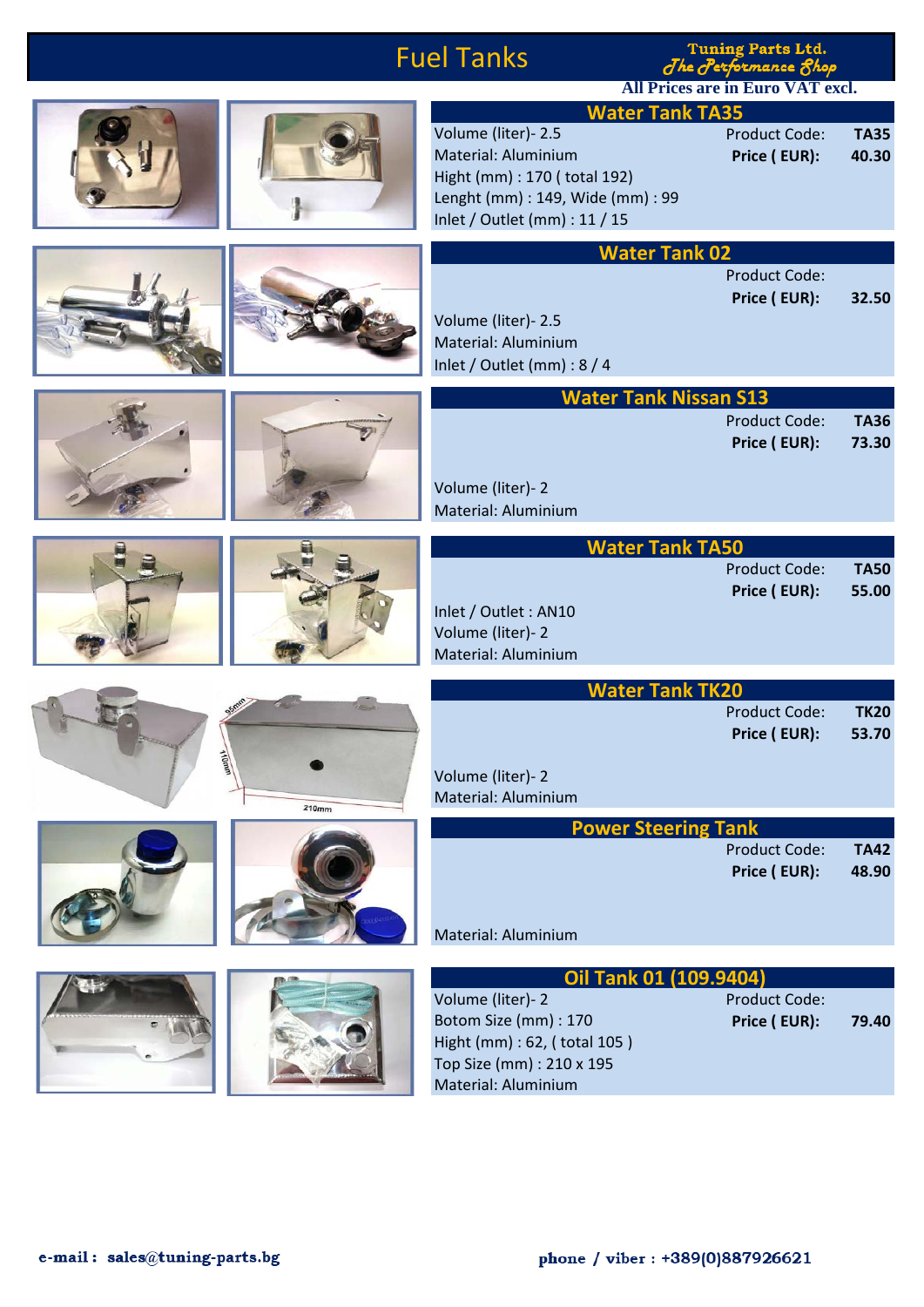|                                  |  | <b>Tanks</b>                                                                                                                 | <b>Tuning Parts Ltd.</b><br>The Performance Shop<br>All Prices are in Euro VAT excl.                         |
|----------------------------------|--|------------------------------------------------------------------------------------------------------------------------------|--------------------------------------------------------------------------------------------------------------|
|                                  |  | Inlet / Outlet : 3 x AN6, 1 x AN8.<br>Diameter (mm) : 120<br>Base Diameter (mm) : 185<br>Height (mm) : 264                   | <b>Surge Tank</b><br><b>Product Code:</b><br><b>TA22</b><br>Price (EUR):<br>51.70<br>Material: Аlumлуминий   |
|                                  |  | Volume (liter)- 2.5<br>Volume (liter)- 5<br>Inlet / Outlet : AN6, AN10<br>Material: Aluminium                                | <b>Surge Tank 5 liter TA37</b><br><b>Product Code:</b><br><b>TA37</b><br>Price (EUR):<br>62.20               |
|                                  |  | Volume (liter)- 5<br>Inlet / Outlet (mm) : 9 / 15<br>Material: Aluminium                                                     | <b>Surge Tank 5 liter TA38</b><br><b>Product Code:</b><br><b>TA38</b><br>Price (EUR):<br>65.00               |
|                                  |  | Volume (liter)- 4<br>Inlet / Outlet: AN6                                                                                     | <b>Surge Tank 4 liter TA30D</b><br><b>Product Code:</b><br><b>TA30D</b><br>Price (EUR):<br>71.70             |
|                                  |  | Fitting kit included                                                                                                         | Material: Aluminium                                                                                          |
|                                  |  | Volume (liter)- 5<br>Inlet / Outlet : AN6<br>Fuel Filter, Hose, Fittings and Bracked included                                | <b>Surge Tank 4 liter &amp; filter TA40</b><br><b>Product Code:</b><br><b>TA40</b><br>Price (EUR):<br>146.40 |
|                                  |  | Material: Aluminium<br><b>Fuel Cell</b><br>Foam compatible with pump gas, E85 and alcohol fuels such as methanol and ethanol |                                                                                                              |
| Material: Aluminium, Plastic cap |  |                                                                                                                              |                                                                                                              |

**This is** 



Sizes Inlet Volume Price Color Product (mm) Outlet (liter) ( EUR ) Code 250x210x215 | AN10 | 10 | 100.60 | Aluminium TA25C 310x310x310 | AN10 | 20 | 117.80 | Aluminium | TA25A 380x320x260 | AN10 | 30 | 144.40 | Aluminium TA25G 420x420x250 | AN10 | 40 | 152.80 | Aluminium | TA25B 260x510x460 | AN10 | 60 | 161.10 | Aluminium | TA25D 260x610x510 | AN10 | 80 | 190.00 | Aluminium TA25F



e-mail: sales@tuning-parts.bg

phone / viber: +389(0)887926621